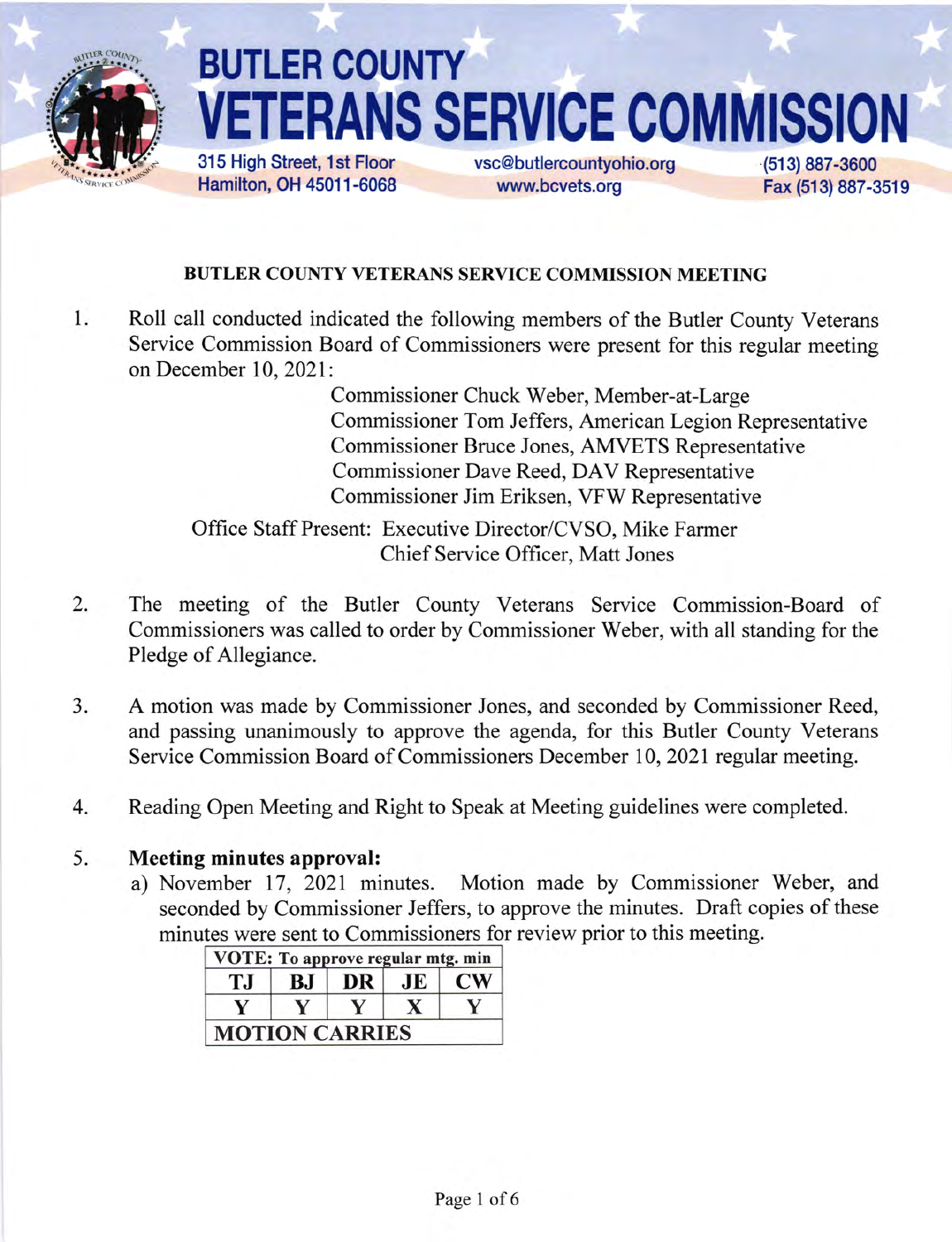b) December l, 2021 minutes. Motion made by Commissioner Jeffers, and seconded by Commissioner Jones, to approve the minutes. Draft copies of these minutes were sent to Commissioners for review prior to this meeting.

| T.I | BJ | DR | JE | CW <sub></sub> |
|-----|----|----|----|----------------|
|     |    |    |    |                |

#### 6 Bill payment and operational expenses approvals:

a) Invoices paid November 1,2021- December 1,2021. Motion to approve made by Commissioner Weber, and seconded by Commissioner Jones.

| T.I | BJ. | DR. | JE | $\mathbf{CW}$ |
|-----|-----|-----|----|---------------|
|     |     |     |    |               |

#### Correspondence/Communications shared with Commissioners (No action needed): 7

- a) Casual Pint letter sent to Commissioner Weber read aloud
- b) Greeting Card from Cathy Wiley (Cox) read aloud.

#### Office Outreach and Training Items 8.

- a) November 2021 Statistical Report was shared for discussion
- b) December Outreach Calendar
- c) Executive Director gave an overview of January marketing strategies
- d) Commissioner Weber made a motion for Service Officer Casey James to continue

as a trainer for OSACVSO for the 2022 Fiscal Year. Motion second by Commissioner Jones.

| participation |    | <b>VOTE:</b> To approve employee |     |                        |
|---------------|----|----------------------------------|-----|------------------------|
| T.I           | BJ | DR                               | .JE | $\mathbf{C}\mathbf{W}$ |
|               |    |                                  |     |                        |
|               |    | <b>MOTION CARRIES</b>            |     |                        |

e) Commissioner Weber made a motion for Executive Director Mike Farmer to be <sup>a</sup> trainer with NACVSO for the 2022 Fiscal Year. Motion second by Commissioner Reed.

| participation |    | <b>VOTE:</b> To approve employee |    |           |
|---------------|----|----------------------------------|----|-----------|
| T.I           | ВJ | DR                               | JE | <b>CW</b> |
|               |    |                                  |    |           |
|               |    | <b>MOTION CARRIES</b>            |    |           |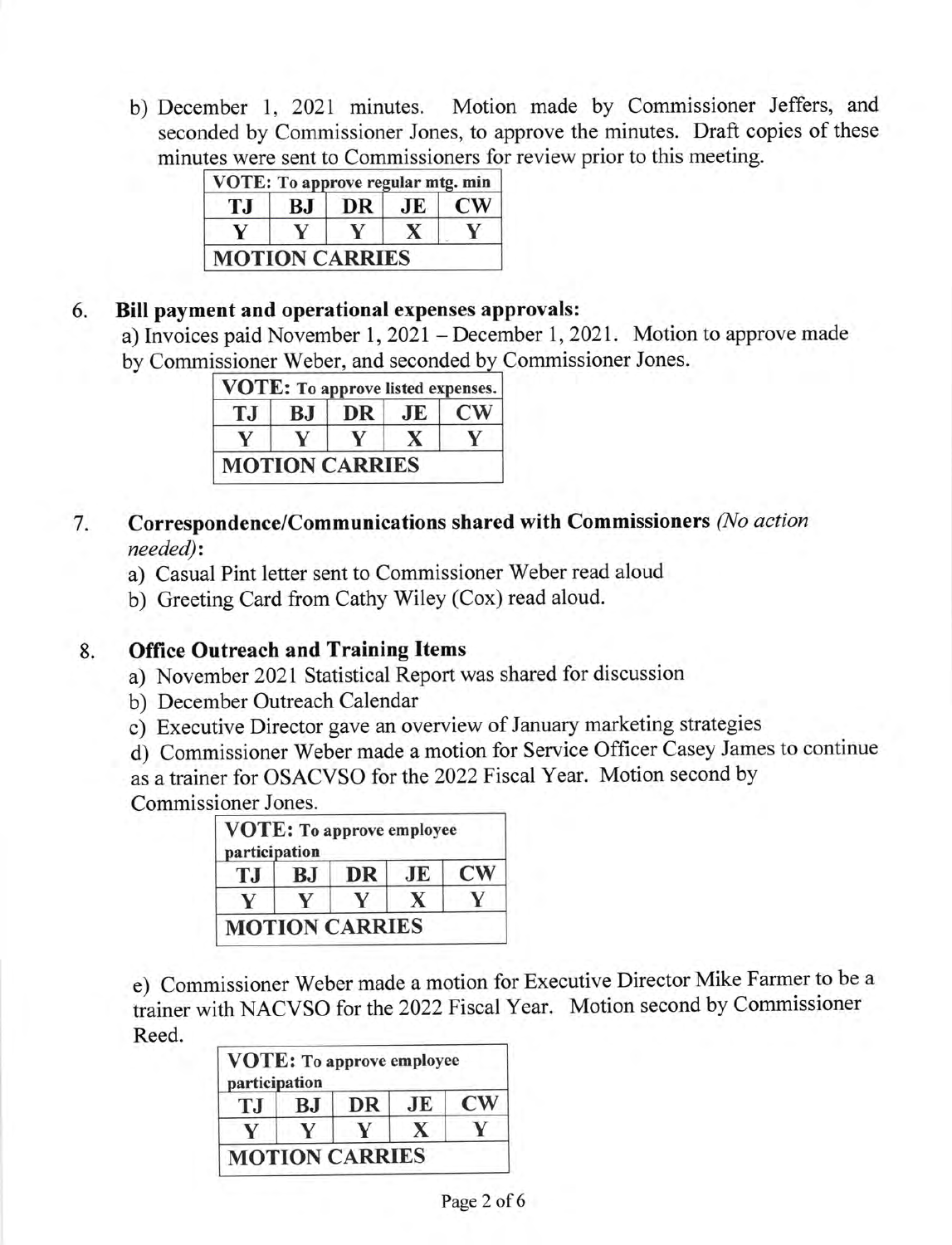f) Commissioner Weber made a motion for Executive Director Mike Farmer to continue his duties as OSACVSO Secretary for the 2022 Fiscal Year. Motion second by Commissioner Jones.

| T.I | BJ | DR | <b>JE</b> | <b>CW</b> |
|-----|----|----|-----------|-----------|
|     |    |    |           |           |

#### Old Business: 9.

a) N/A

### 10. New Business:

a) The Fleet Transportation Contract. A motion was made by Commissioner Weber, and seconded by Commissioner Reed to terminate the current contract effective December 22, 2021 as requested by The Fleet.

|     | termination |           |    |               |
|-----|-------------|-----------|----|---------------|
| T.I | B.J         | <b>DR</b> | JE | $\mathbf{CW}$ |
|     |             |           |    |               |

## <sup>1</sup>1. Guests: None

L2. <sup>A</sup>motion was made by Commissioner Jones, and seconded by Commissioner Reed to go into closed executive session to discuss financial applications for November 2021, review Annual Employee Evaluations and to consider the appointment, employment, dismissal, discipline, promotion, demotion or compensation of a public employee or official or the investigation of charges or complaints against a public employee, official, licensee, or regulated individual, unless the public employee, official licensee or regulated individual requests a public hearing.

| session |           | <b>VOTE: To go into closed</b> |    |                        |
|---------|-----------|--------------------------------|----|------------------------|
| T.J     | <b>BJ</b> | DR                             | JE | $\mathbf{C}\mathbf{W}$ |
|         |           |                                |    |                        |
|         |           | <b>MOTION CARRIES</b>          |    |                        |

Discussion on Financial Applications adjudicated during November 2021, annual employee evaluations and posting positions of employment for the Commission.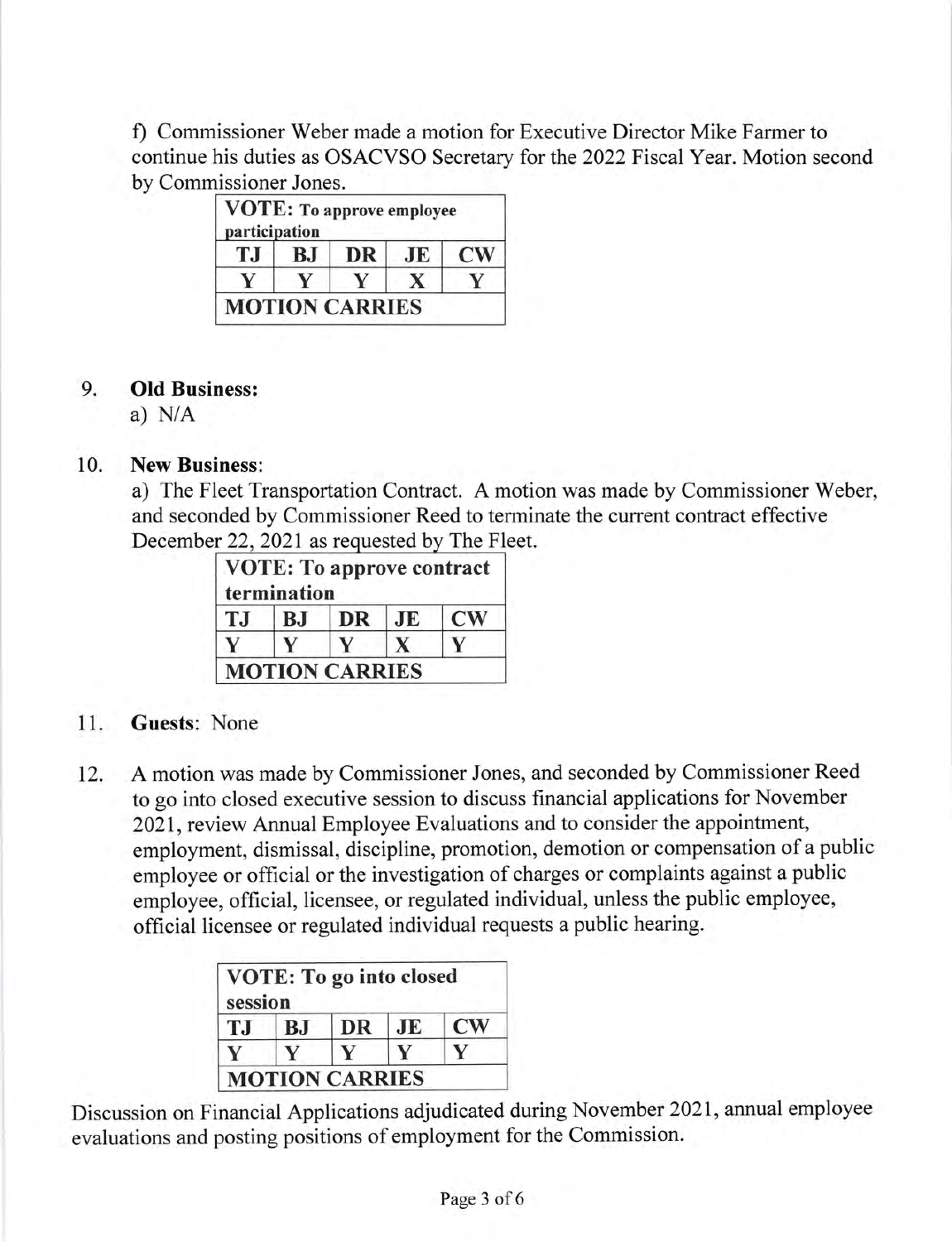# At this time the BCVSC-BOC exited from Executive Session to vote on all items discussed as needed.

- 13. Veteran case votes on items from Executive Session
	- a) Accept applications as adjudicated in November 2021. A motion was made by Commissioner Jeffers, and seconded by Commissioner Weber to accept The applications from November 1-30, 2021 as adjudicated by Executive Director. (Exhibit <sup>1</sup>

| T.I | BJ | DR | JE | CW |
|-----|----|----|----|----|
|     |    |    |    |    |

b) Approval of 2021 Employee Evaluations. A motion was made by Commissioner Weber and seconded by Commissioner Reed to approve annual evaluations, pay raises, and lump sums as written by the Executive Director.

|           | and raises |           |     |                        |
|-----------|------------|-----------|-----|------------------------|
| <b>TJ</b> | BJ         | <b>DR</b> | .JE | $\mathbf{C}\mathbf{W}$ |
|           |            |           |     |                        |

c) Vote on Commission job postings. A motion was made by

Commissioner Eriksen and seconded by Commissioner Jeffers to allow the Executive Director to post positions at the Commission to keep the staff manned in person with staff.

| change |           | <b>VOTE: To promote/job title</b> |    |                        |
|--------|-----------|-----------------------------------|----|------------------------|
| TJ     | <b>BJ</b> | <b>DR</b>                         | JE | $\mathbf{C}\mathbf{W}$ |
|        |           |                                   |    |                        |
|        |           | <b>MOTION CARRIES</b>             |    |                        |

### 14. Office Operations:

a) Approve department guidelines. A motion was made by Commissioner Weber and seconded by Commissioner Eriksen to approve department guidelines.

|     | guidelines | <b>VOTE: To approve</b> |           |               |
|-----|------------|-------------------------|-----------|---------------|
| T.I | <b>BJ</b>  | DR                      | <b>JE</b> | $\mathbf{CW}$ |
|     |            |                         |           |               |
|     |            | <b>MOTION CARRIES</b>   |           |               |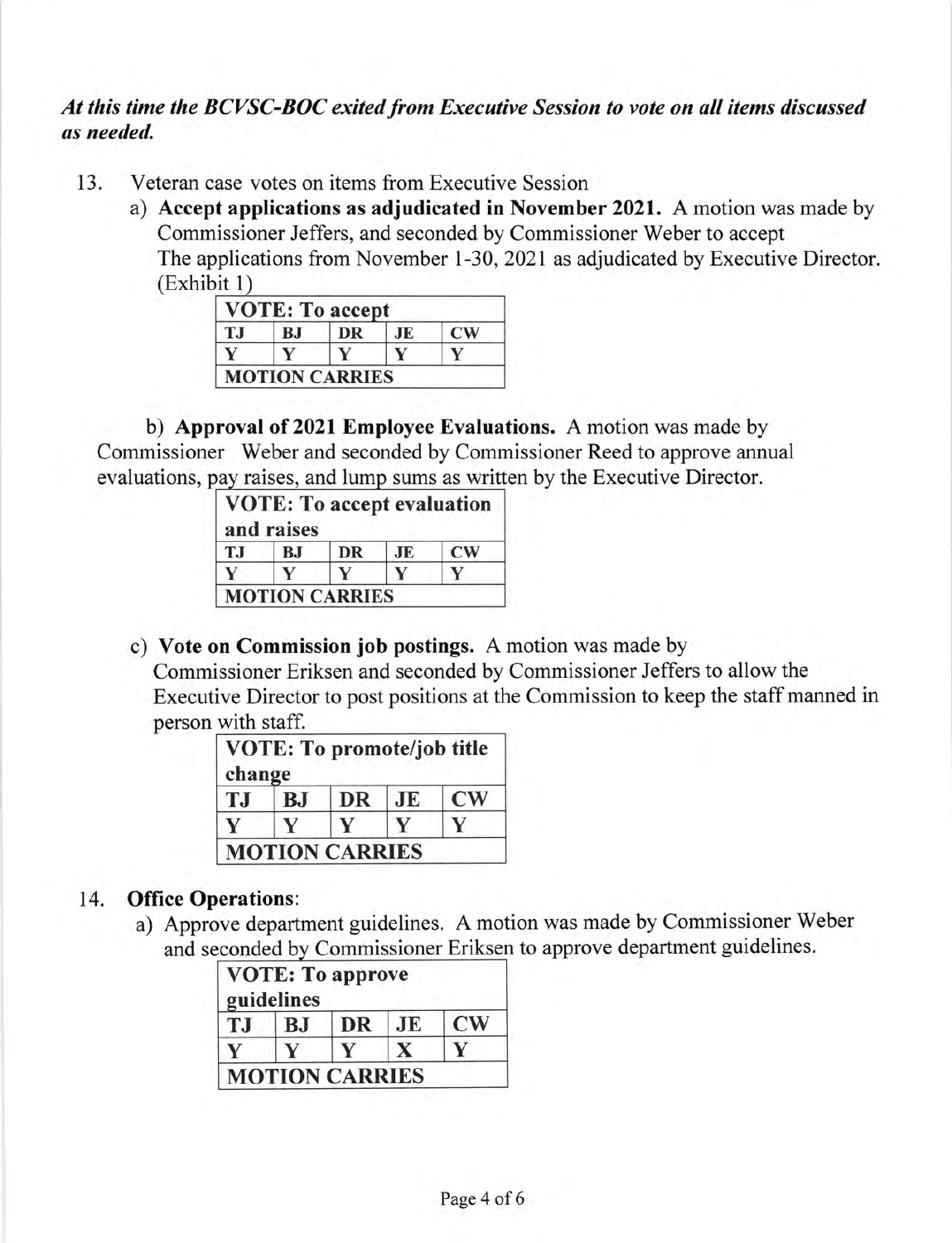b) Approve 2022 veteran assistance amounts. A motion was made by Commissioner Jeffers and seconded by Commissioner Eriksen to approve2022 veteran assistance amounts.

|           | VOTE: To approve 2022<br>veteran assistance amounts |           |    |               |
|-----------|-----------------------------------------------------|-----------|----|---------------|
| <b>TJ</b> | <b>BJ</b>                                           | <b>DR</b> | JE | $\mathbf{CW}$ |
|           |                                                     |           |    |               |

c) Approve2022 Holiday dates. A motion was made by Commissioner Reed and seconded by Commissioner Jeffers to approve 2022 Commission Holiday dates.

| ТJ | <b>BJ</b> | DR | JE. | <b>CW</b> |
|----|-----------|----|-----|-----------|
|    |           |    |     |           |

d) Approve 2022 Commission Meeting Dates. A motion was made by Commissioner Eriksen and seconded by Commissioner Jeffers to approve 2022 Commissioner meeting dates.

|     |    | VOTE: To approve 2022<br><b>Commissioner meeting dates</b> |    |               |
|-----|----|------------------------------------------------------------|----|---------------|
| T.I | BJ | DR                                                         | JE | $\mathbf{CW}$ |
|     |    |                                                            |    |               |
|     |    | <b>MOTION CARRIES</b>                                      |    |               |

e) Approve Updated COVID Policy. A motion was made by Commissioner Reed and seconded by Commissioner Jeffers to approve the updated COVID19 Policy

| T.I | B.I | DR | JE. | CW <sub></sub> |
|-----|-----|----|-----|----------------|
|     |     |    |     |                |

### 15. Statements, comments and/or discussion by:

a) Executive Director: Director thanked the Board for the progress made in202L. The ID card program, dental program which are being rolled out in January. The staff has done a phenomenal job keeping up with tasks and serving our clients. Each Commissioner is ask to find a veteran or two to highlight in the Newsletter.

b) Commissioners: Commissioner Weber stated it was a pleasure to serve in his capacity as a Commissioner and President of the Board. He credits the Board and Staff for their help and assistance and also thanked the staff.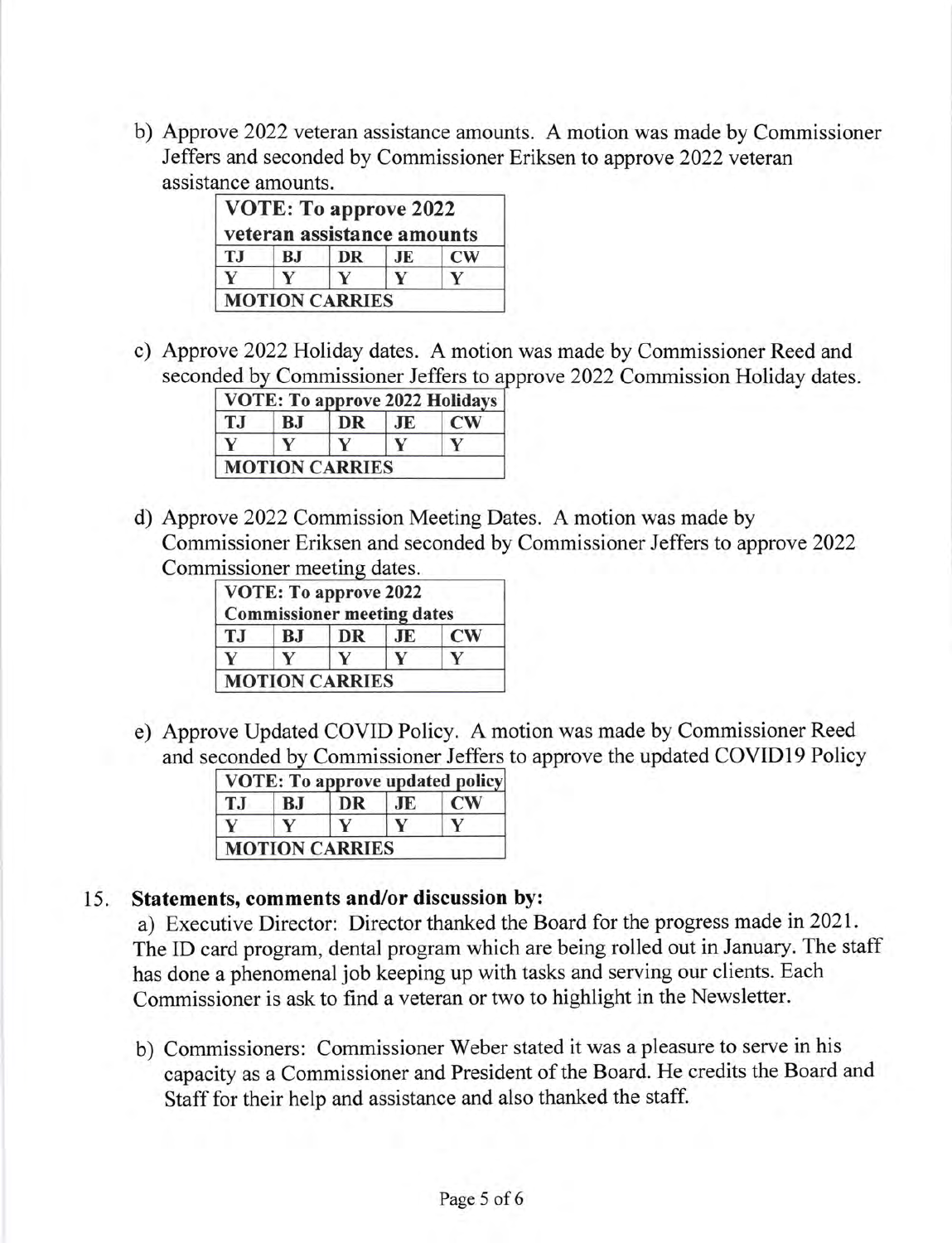16. The date and time of the next regular meeting is posted as:

Date: Wednesday, January 12, 2022<br>Time: 09:30 AM. 09:30 AM. Place: VSC Hamilton Conference Room/WebEx

17. A motion was made by Commissioner Jones seconded by Commissioner Eriksen and passing with unanimous votes to adjourn the meeting.

The undersigned acknowledge the correctness of these minutes and submit them as the official record:

from Land Chuck Weber, President<br>
Tom Jeffers, Secretary<br>
Bruce 20085 Butler County Veterans Service Commission

Butler County Veterans Service Commission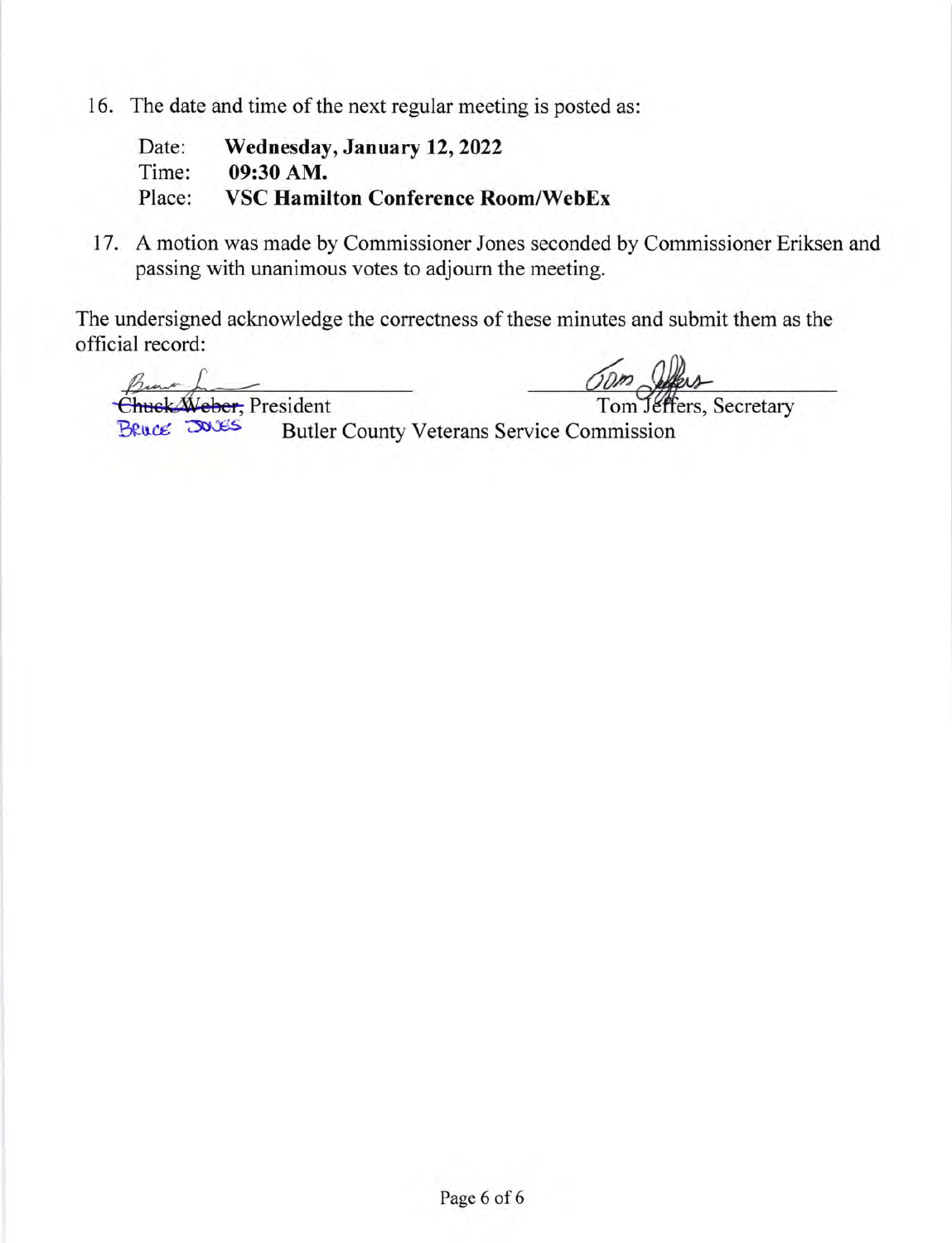#### December 10, 2021 Exhibit 1, Page 1 of 2

| <b>BCVSC December 2021 MEETING MINUTES CONTINUED:</b> |                        |                                    |                   |       |                     |               |                                   |
|-------------------------------------------------------|------------------------|------------------------------------|-------------------|-------|---------------------|---------------|-----------------------------------|
| <b>Veteran Name</b>                                   | <b>Dependent</b>       | <b>Occupation</b><br>/Relationship | City              | Zip   | <b>Adjudication</b> | <b>Amount</b> | <b>December</b><br><b>Meeting</b> |
| <b>BAILEY, DAVID M</b>                                | Phyllis A. Bailey      | Widow                              | <b>MIDDLETOWN</b> | 45042 | Initial             | \$1,704.26    | 5 for-0 against                   |
| BENJAMIN, DONALD MARK                                 |                        | Retired                            | <b>HAMILTON</b>   | 45013 | Initial             | \$1,558.00    | 5 for-0 against                   |
| <b>BERRY, BRIAN KEITH</b>                             |                        | Disabled / Retired                 | MIDDLETOWN        | 45042 | Initial             | \$2,164.66    | 5 for-0 against                   |
| <b>BLEVINS, JAMES HANDSFORD</b>                       | Connie L. Blevins      | Spouse                             | HAMILTON          | 45013 | Initial             | \$1,672.30    | 5 for-0 against                   |
| CLOUD, KENNETH R.                                     |                        | Retired                            | MIDDLETOWN        | 45044 | Initial             | \$505.00      | 5 for-0 against                   |
| CROUCH (BARGAR), MELISSA RENEE                        |                        | Unemployed                         | CAMDEN            | 45311 | Initial             | \$1,500.00    | 5 for-0 against                   |
| FOX, DWIGHT CHRISTOPHER                               |                        | Unemployed                         | <b>HAMILTON</b>   | 45011 | Initial             | \$480.00      | 5 for-0 against                   |
| <b>FREDERICK, JAYMZ E</b>                             |                        |                                    | <b>HAMILTON</b>   | 45013 | Initial             | \$670.26      | 5 for-0 against                   |
| JACKSON, REX DOUGLAS                                  |                        | Laborer                            | <b>MIDDLETOWN</b> | 45044 | Initial             | \$895.00      | 5 for-0 against                   |
| <b>KERBY, ROBERT L.</b>                               |                        | Retired                            | <b>HAMILTON</b>   | 45013 | Initial             | \$1,089.20    | 5 for-0 against                   |
| LIMBERT, PAUL DAVID                                   |                        | <b>Disabled</b>                    | <b>CINCINNATI</b> | 45241 | Initial             | \$777.67      | 5 for-0 against                   |
| MARCUM, JOHNIE                                        | <b>ANDREA MARCUM</b>   | Widow                              | <b>HAMILTON</b>   | 45011 | Initial             | \$989.40      | 5 for-0 against                   |
| MINGE, CHARLES D                                      |                        | <b>Respiratory Therapist</b>       | MIDDLETOWN        | 45044 | Initial             | \$877.05      | 5 for-0 against                   |
| NEELEY, EARL GREGORY                                  |                        | Retired                            | <b>HAMILTON</b>   | 45015 | Initial             | \$2,500.00    | 5 for-0 against                   |
| OAKS, EDWIN EARL                                      |                        | <b>Disabled</b>                    | <b>MIDDLETOWN</b> | 45044 | Initial             | \$917.27      | 5 for-0 against                   |
| PATRICK, JR., DARRELL R.                              |                        | <b>Disabled</b>                    | <b>HOMELESS</b>   |       | Initial             | \$455.00      | 5 for-0 against                   |
| PETERS, CARL                                          |                        | <b>Disabled</b>                    | <b>HAMILTON</b>   | 45013 | Initial             | \$709.64      | 5 for-0 against                   |
| PIAZZA, DUANE E                                       |                        | <b>DISABLED</b>                    | <b>HAMILTON</b>   | 45013 | Initial             | \$504.52      | 5 for-0 against                   |
| <b>RALEIGH, RUFUS BILL</b>                            |                        |                                    | <b>HAMILTON</b>   | 45015 | Initial             | \$1,479.22    | 5 for-0 against                   |
| REEVES, MARION RICHARD                                | Debra Marie Rowland    | Widow                              | HAMILTON          | 45013 | Initial             | \$1,173.98    | 5 for-0 against                   |
| SLAY, MICHAEL P.                                      |                        | <b>LABORER</b>                     | HAMILTON          | 45013 | Initial             | \$1,115.00    | 5 for-0 against                   |
| TAYLOR, BRIAN KEITH                                   |                        | <b>LABORER</b>                     | <b>FAIRFIELD</b>  | 45014 | Initial             | \$405.00      | 5 for-0 against                   |
| THOMAS SR, FREDERICK DOUGLAS                          | Jean H. Hoffman-Thomas | Widow                              | <b>HAMILTON</b>   | 45011 | Initial             | \$833.60      | 5 for-0 against                   |